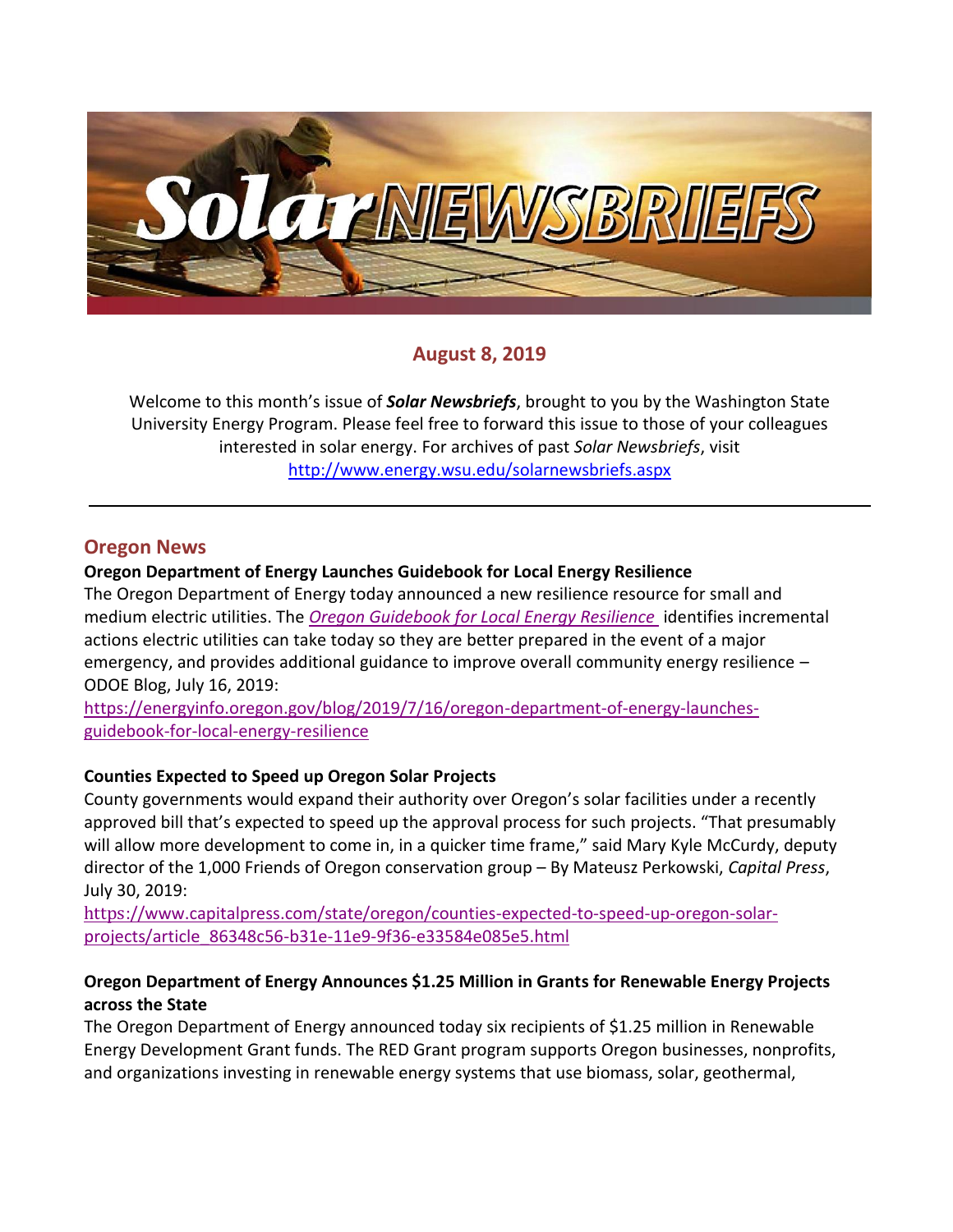hydroelectric, wind, landfill gas, biogas, wave, tidal, or ocean energy to produce electricity – July 25, 2019, ODOE Blog:

[https://energyinfo.oregon.gov/blog/2019/7/25/oregon-department-of-energy-announces-125](https://energyinfo.oregon.gov/blog/2019/7/25/oregon-department-of-energy-announces-125-million-in-grants-for-renewable-energy-projects-across-the-state) [million-in-grants-for-renewable-energy-projects-across-the-state](https://energyinfo.oregon.gov/blog/2019/7/25/oregon-department-of-energy-announces-125-million-in-grants-for-renewable-energy-projects-across-the-state)

### **Making Solar Power Real**

Solar installation for buildings lived in by lower-income families, older adults and people with disabilities is now a possibility in La Grande, thanks to a \$90,000 grant awarded by the Oregon Department of Energy. A grant for \$250,000 will cover the cost for a similar project in Wallowa – By Sabrina Thompson and Ellen Morris Bishop, the *Observer*, August 5, 2019: <https://www.lagrandeobserver.com/home/7344910-151/making-solar-power-real>

### **Wallowa Solar Project Awarded \$250,000 Grant**

LA GRANDE — Two Northeast Oregon solar power projects, one in Wallowa and the other in La Grande, have been awarded a total of \$340,000 in grants to bring solar power to affordable housing. The projects were among only six recipients statewide of Oregon Department of Energy awards totaling \$1.25 million. Fleet Development was the awardee of both local grants, which fund solar power for affordable housing. Funds are part of ODOE's Renewable Energy Development Grant (RED) fund. The program was launched in 2012, and this year marks the eighth and final round of funding – Ellen Morris Bishop and Sabrina Thompson, East Oregonian, August 6, 2019: [https://www.eastoregonian.com/news/local/wallowa-solar-project-awarded](https://www.eastoregonian.com/news/local/wallowa-solar-project-awarded-grant/article_705c2504-f4b2-5dd7-a8bd-e871f8acdad8.html)[grant/article\\_705c2504-f4b2-5dd7-a8bd-e871f8acdad8.html](https://www.eastoregonian.com/news/local/wallowa-solar-project-awarded-grant/article_705c2504-f4b2-5dd7-a8bd-e871f8acdad8.html)

# **Solar Advocates Launch 'Hang Dry Your Clothes' for Climate Change Week**

Oregon solar advocates have calculated just how much energy goes into drying a load of laundry in a clothes dryer. On average it's three kilowatt hours per load, according to Joe Wachunas with Solar Oregon. "What does three kilowatt hours mean? Well, it takes about a pound of coal to create one kilowatt hour of electricity, and coal is a big provider of our electricity across the country," he said. By Cassandra Profita, OPB, August 4, 2019:

[https://www.opb.org/news/article/solar-advocates-oregon-hang-dry-clothes-climate-change](https://www.opb.org/news/article/solar-advocates-oregon-hang-dry-clothes-climate-change-energy/)[energy/](https://www.opb.org/news/article/solar-advocates-oregon-hang-dry-clothes-climate-change-energy/)

# **Washington News**

# **[Bellingham Solar Panel Companies Begin to Unlock Commercial Market](http://bbjtoday.com/blog/37112/37112/)**

Washington State Governor, Jay Inslee, visited Silfab Solar Inc. in Bellingham on July 17, 2019. During his speech, he highlighted the advancement of clean energy jobs in the state and the celebrated expansion of Silfab Solar. The governor's visit comes just months after the Washington State Senate approved SB 5116, requiring all electric utilities to meet 100 percent of its retail electric load with renewable sources by 2045 – By Mathew Roland, *Bellingham Business Journal*, July 30, 2019:

<http://bbjtoday.com/blog/37112/37112/>

### **Clark Public Utilities Renewable Energy Project sets Production Record**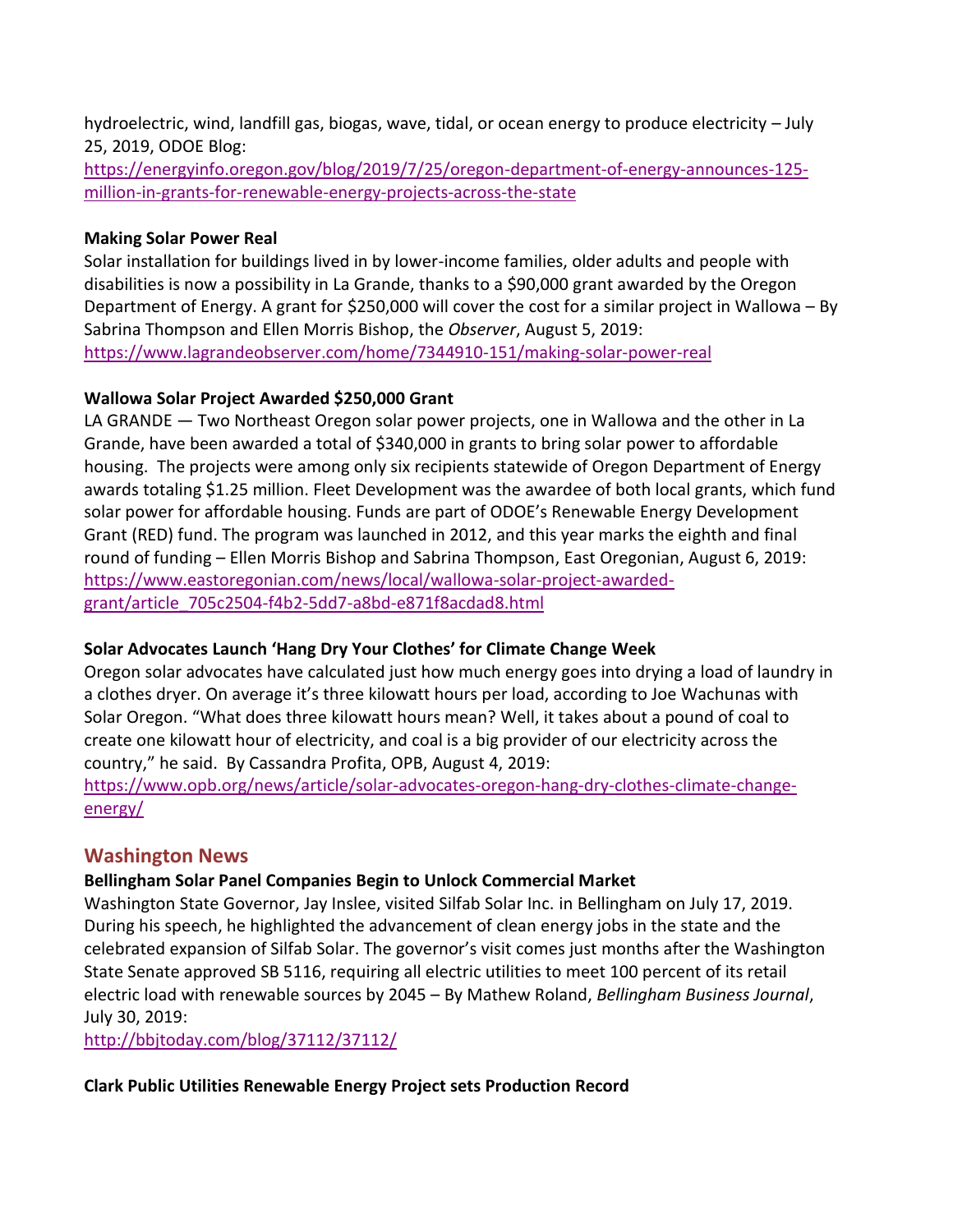Participants in the Clark Public Utilities Community Solar program will see the largest state incentive returns to date, thanks to a record-setting solar energy production year. "The Community Solar photovoltaic arrays produced more electricity during the 2019 solar year than any other year since they were installed four years ago," said Matt Babbitts, energy services project manager at Clark Public Utilities. "As a result, our customers who have purchased Community Solar units will receive nearly a dollar per unit more this year than they did in 2018" – *Clark County Today*, August 5, 2019: [https://www.clarkcountytoday.com/local\\_news/clark-public-utilities-renewable-energy](https://www.clarkcountytoday.com/local_news/clark-public-utilities-renewable-energy-project-sets-production-record/#.XUkNFXmTHVk.email)[project-sets-production-record/#.XUkNFXmTHVk.email](https://www.clarkcountytoday.com/local_news/clark-public-utilities-renewable-energy-project-sets-production-record/#.XUkNFXmTHVk.email)

### **PSE's Battery Storage Project Could Help the Clean Energy Rollout: Tiny Pilot Project in Glacier could eventually be expanded to Puget Sound Region**

On a rainy day in the foothills of Mount Baker, engineers from Puget Sound Energy gathered at a pilot project located just outside of the tiny town of Glacier. As rain pattered against the exterior of four large shipping containers, inside Paul Jusak, a Puget Sound Energy (PSE) controls engineer, pushed a few buttons and a built-in computer and the thousands of battery cells inside the containers hummed to life. The batteries are charging, and within a few minutes the four containers have charged from 38 to 40 percent. In a matter of seconds, the intake of energy from the power grid can be reversed and sent out to power the town center of Glacier during outages – by Aaron Kunkler, *Seattle Weekly*, July 24, 2019: [https://www.seattleweekly.com/news/pses](https://www.seattleweekly.com/news/pses-battery-storage-project-could-help-the-clean-energy-rollout/)[battery-storage-project-could-help-the-clean-energy-rollout/](https://www.seattleweekly.com/news/pses-battery-storage-project-could-help-the-clean-energy-rollout/)

### **SnoPUD's Planet Power to Fund Five Local Solar Projects**

Snohomish County PUD's Planet Power program recently awarded five local organizations funds for the construction of solar energy projects. Planet Power has focused on supporting organizations that provide community services and/or renewable energy education. The program was funded through voluntary contributions from PUD customers. In this final round of grants, Planet Power awarded \$260,000 to build five photovoltaic (PV) systems with more than 112 kilowatts of installed capacity – SnoPud Press release, July 9, 2019:

[https://www.snopud.com/newsroom.ashx?p=1102&173\\_na=390](https://www.snopud.com/newsroom.ashx?p=1102&173_na=390)

#### **Appeals Court Sends Kittitas Solar Project Back for More Review**

A state Court of Appeals [ruled this week](http://www.courts.wa.gov/opinions/pdf/362400_unp.pdf) that a decision by Kittitas County to reject a solar project near Kittitas was improper and based on an erroneous legal determination. The Court of Appeals for Division III said the county commissioners took a view that was too narrow in concluding the OneEnergy solar project near Kittitas did not align with the state's Growth Management Act. The ruling sends the project back to the county for further review. Joanna Markett, *Yakima Herald-Republic*, July 12, 2019: [https://www.yakimaherald.com/news/local/appeals-court-sends-kittitas](https://www.yakimaherald.com/news/local/appeals-court-sends-kittitas-solar-project-back-for-more-review/article_ce97983f-a661-5020-a5c7-b4aa1fa88396.html)[solar-project-back-for-more-review/article\\_ce97983f-a661-5020-a5c7-b4aa1fa88396.html](https://www.yakimaherald.com/news/local/appeals-court-sends-kittitas-solar-project-back-for-more-review/article_ce97983f-a661-5020-a5c7-b4aa1fa88396.html)

### **Resilience**

### **DOE begins development of North American 'energy resilience model'**

The U.S. Department of Energy (DOE) will spearhead the development of a North American Energy Resilience Model (NAERM), designed to "proactively anticipate damage to energy system equipment," predict associated blackouts and help with recovery. The Office of Electricity (OE)